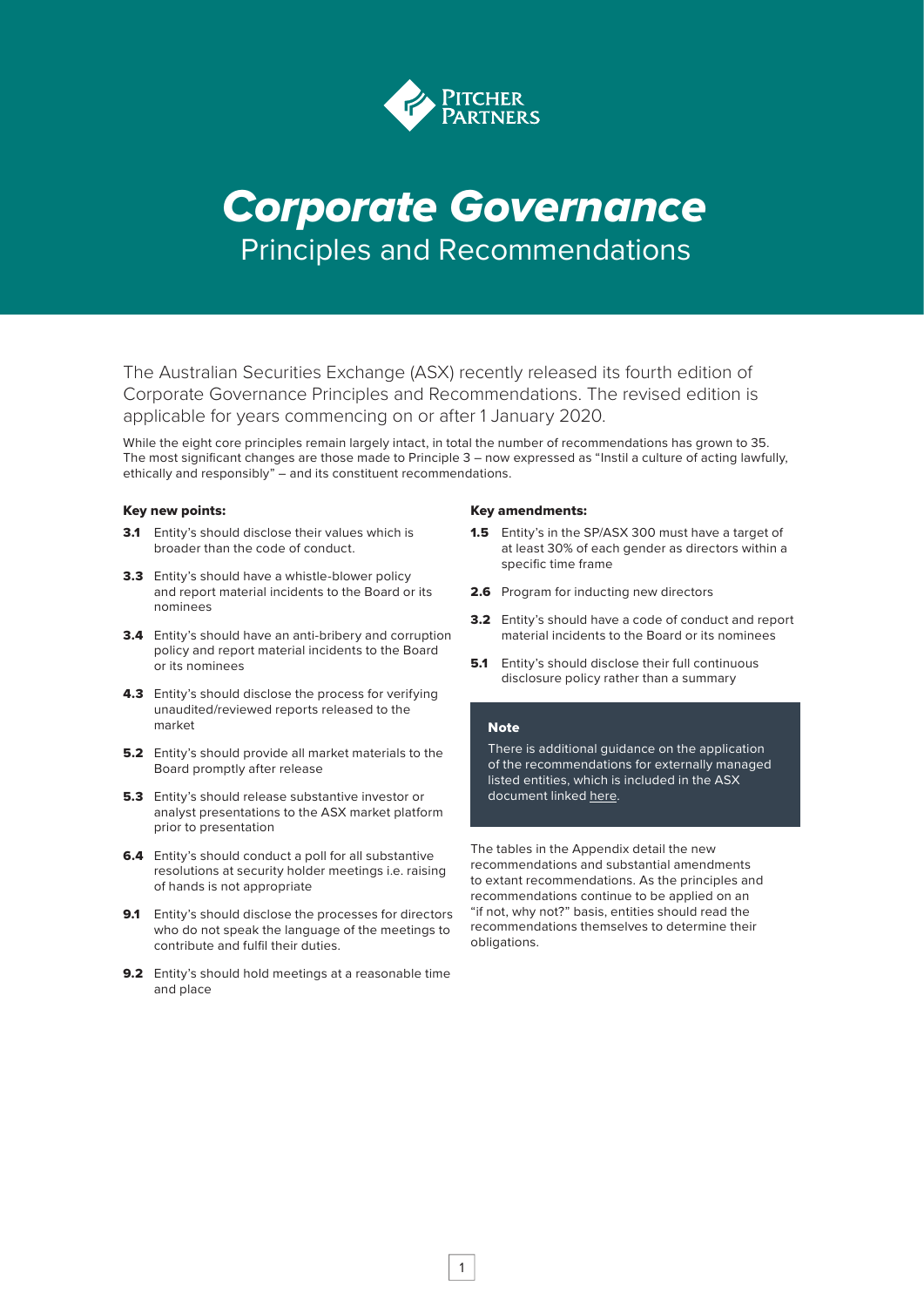### *The eight principles*



#### Lay solid foundations for management and oversight

A listed entity should clearly delineate the respective roles and responsibilities of its board and management and regularly review their performance.



#### Structure the board to be effective and add value

The board of a listed entity should be of an appropriate size and collectively have the skills, commitment and knowledge of the entity and the industry in which it operates, to enable it to discharge its duties effectively and to add value.



#### Safeguard the integrity of corporate reports

A listed entity should have appropriate processes to verify the integrity of its corporate reports.



Instil a culture of acting lawfully, ethically and responsibly A listed entity should instil and continually reinforce a culture across the organisation of acting lawfully, ethically and responsibly.

#### Make timely and balanced disclosure

A listed entity should make timely and balanced disclosure of all matters concerning it that a reasonable person would expect to have a material effect on the price or value of its securities.



#### Respect the rights of security holders

A listed entity should provide its security holders with appropriate information and facilities to allow them to exercise their rights as security holders effectively.



#### Recognise and manage risk

A listed entity should establish a sound risk management framework and periodically review the effectiveness of that framework.



#### Remunerate fairly and responsibly

A listed entity should pay director remuneration to attract and retain high quality directors and design its executive remuneration to attract, retain and motivate high quality senior executives and to align their interests with the creation of the value for security holders and with the entity's values and risk appetite.

Source: ASX, 2019.



#### Adelaide Brisbane Melbourne Newcastle Perth Sydney

Pitcher Partners is an association of independent firms. Liability limited by a scheme approved under Professional Standards Legislation. Pitcher Partners is a member of the global network of Baker Tilly International Limited, the members of which are separate and independent legal entities.



*pitcher.com.au*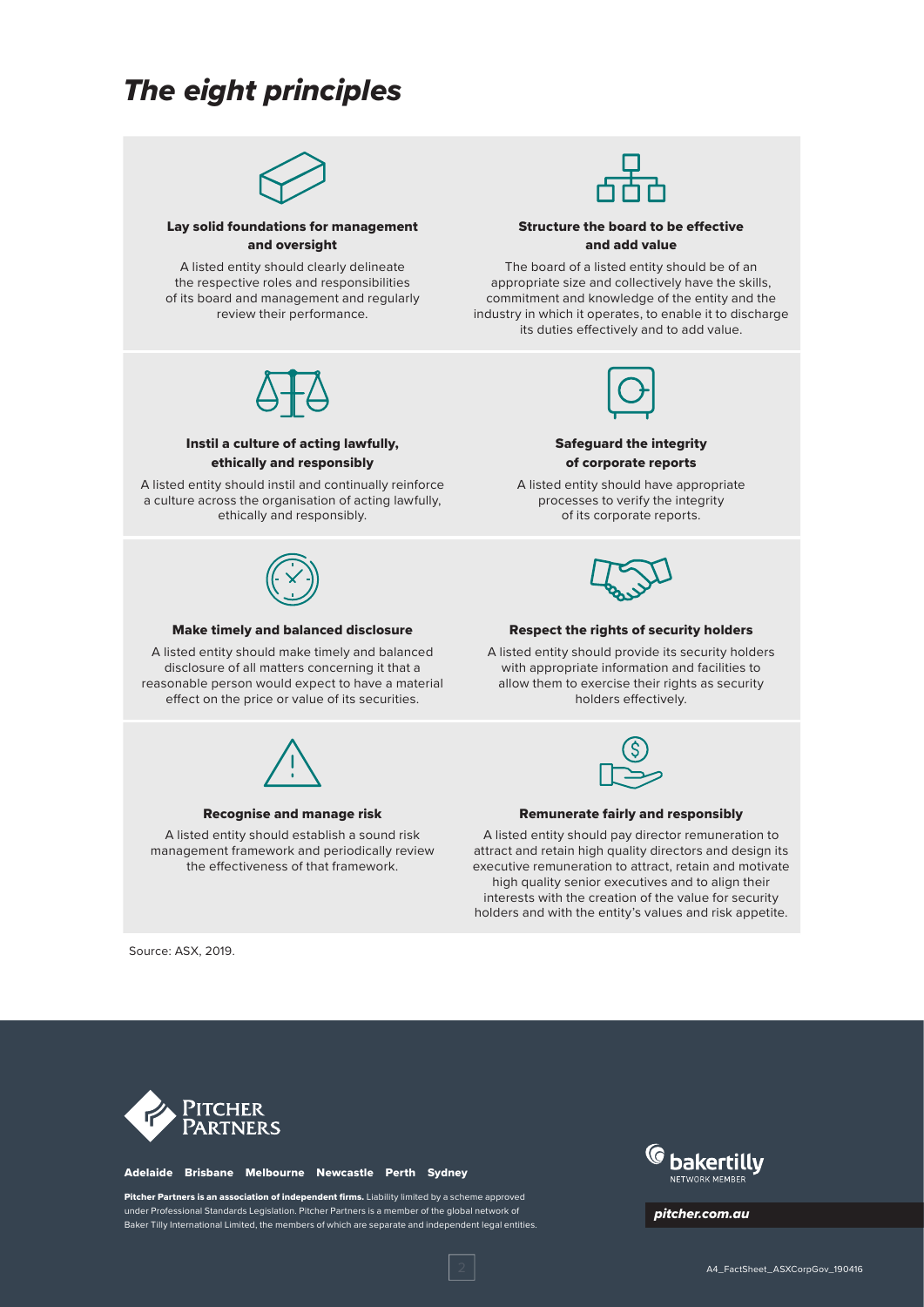

# *Appendix*

| <b>New recommendation</b>                                                                                                                                                                                                                                                                                                                                                                                    | <b>Summary of change</b>                                                                                                                                                                                                                                                                                                                                                                                                                                                                          |  |
|--------------------------------------------------------------------------------------------------------------------------------------------------------------------------------------------------------------------------------------------------------------------------------------------------------------------------------------------------------------------------------------------------------------|---------------------------------------------------------------------------------------------------------------------------------------------------------------------------------------------------------------------------------------------------------------------------------------------------------------------------------------------------------------------------------------------------------------------------------------------------------------------------------------------------|--|
| 3. Instill a culture of acting lawfully, ethically and responsibly                                                                                                                                                                                                                                                                                                                                           |                                                                                                                                                                                                                                                                                                                                                                                                                                                                                                   |  |
| 3.1 A listed entity should articulate and disclose<br>its values.                                                                                                                                                                                                                                                                                                                                            | Investors and the broader community expect a listed<br>entity to act lawfully, ethically and responsibly and that<br>expectation should be reflected in its statement of values.                                                                                                                                                                                                                                                                                                                  |  |
| <b>3.3</b> A listed entity should:<br>a. have and disclose a whistle-blower policy; and<br>b. ensure that the board or a committee of the board<br>is informed of any material incidents reported under<br>that policy.                                                                                                                                                                                      | Board should be informed of any material incidents<br>reported under the entity's whistle-blower policy, as<br>they may be indicative of issues with the culture of the<br>organisation.<br>There has also been a revision to the suggestions for<br>the content of a whistle-blower policy.                                                                                                                                                                                                      |  |
| <b>3.4</b> A listed entity should:<br>c. have and disclose an anti-bribery and corruption<br>policy; and<br>d. ensure that the board or a committee of the board is<br>informed of any material breaches of that policy.                                                                                                                                                                                     | Board should be informed of any material incidents of<br>bribery or corruption, as they may be indicative of issues<br>with the culture of the organisation.<br>There has also been a revision to the suggestions for<br>the content of an anti-bribery and corruption policy.                                                                                                                                                                                                                    |  |
| 4. Safeguard the integrity of corporate reports                                                                                                                                                                                                                                                                                                                                                              |                                                                                                                                                                                                                                                                                                                                                                                                                                                                                                   |  |
| 4.3 A listed entity should disclose its process to verify<br>the integrity of any periodic corporate report it released<br>to the market that is not audited or reviewed by an<br>external auditor.                                                                                                                                                                                                          | Where a corporate report is not subject to audit or<br>review by an external auditor, it is important that<br>investors understand the process by which the entity<br>has satisfied itself that the report is materially accurate,<br>balanced and provides investors with appropriate<br>information to make informed investment decisions.<br>This can be disclosed in the report itself or more<br>generally in the entity's governance disclosures in its<br>annual report or on its website. |  |
| 5. Make timely and balances disclosure                                                                                                                                                                                                                                                                                                                                                                       |                                                                                                                                                                                                                                                                                                                                                                                                                                                                                                   |  |
| <b>5.2</b> A listed entity should ensure that its board receives<br>copies of all material market announcements promptly<br>after they have been made.                                                                                                                                                                                                                                                       | Timely provision of announcements to the board.                                                                                                                                                                                                                                                                                                                                                                                                                                                   |  |
| <b>5.3</b> A listed entity that gives a new and substantive<br>investor or analyst presentation should release a<br>copy of the presentation materials on the ASX Market<br>Announcements Platform ahead of the presentation.                                                                                                                                                                                | Substantive investor and analyst presentations should<br>be on the ASX platform prior to presentation.                                                                                                                                                                                                                                                                                                                                                                                            |  |
| 6. Respect the rights of security holders                                                                                                                                                                                                                                                                                                                                                                    |                                                                                                                                                                                                                                                                                                                                                                                                                                                                                                   |  |
| 6.4 A listed entity should ensure that all substantive<br>resolutions at a meeting of security holders are decided<br>by a poll rather than by a show of hands.                                                                                                                                                                                                                                              | Security holder meetings will need poll facilities.                                                                                                                                                                                                                                                                                                                                                                                                                                               |  |
| 9. Additional recommendations that apply only in certain cases                                                                                                                                                                                                                                                                                                                                               |                                                                                                                                                                                                                                                                                                                                                                                                                                                                                                   |  |
| 9.1 A listed entity with a director who does not speak<br>the language in which board or security holder meetings<br>are held or key corporate documents are written<br>should disclose the processes it has in place to ensure<br>the director understands and can contribute to the<br>discussions at those meetings and understands and can<br>discharge their obligation in relation to those documents. | In these circumstances disclose how the director can<br>effectively contribute.                                                                                                                                                                                                                                                                                                                                                                                                                   |  |
| 9.2 A listed entity established outside Australia should<br>ensure that meetings of security holders are held at a<br>reasonable place and time.                                                                                                                                                                                                                                                             |                                                                                                                                                                                                                                                                                                                                                                                                                                                                                                   |  |